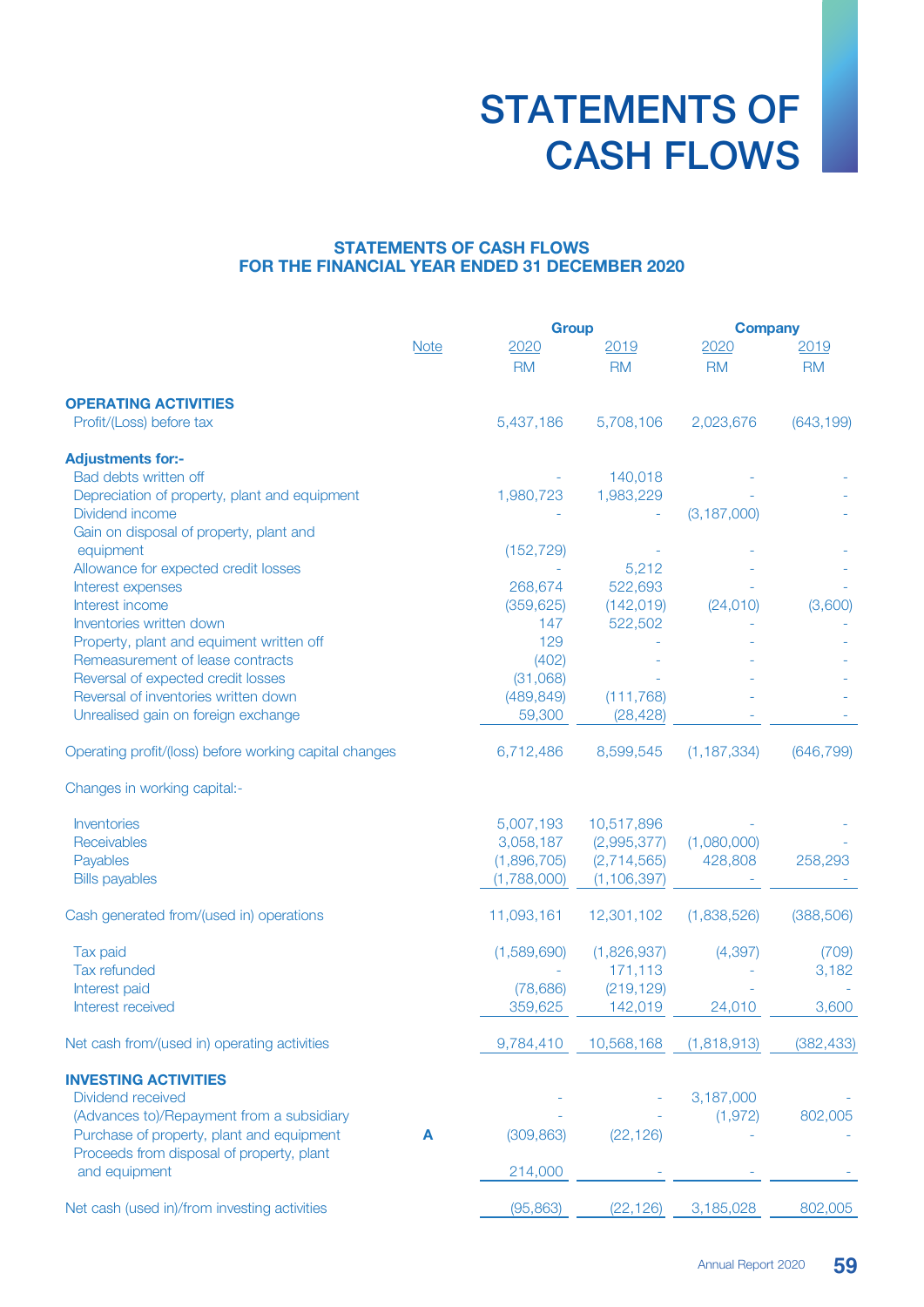## STATEMENTS OF CASH FLOWS (CONT'D)

#### STATEMENTS OF CASH FLOWS FOR THE FINANCIAL YEAR ENDED 31 DECEMBER 2020 (CONT'D)

|                                                     |             |             | <b>Group</b>  |             | <b>Company</b> |  |
|-----------------------------------------------------|-------------|-------------|---------------|-------------|----------------|--|
|                                                     | <b>Note</b> | 2020        | 2019          | 2020        | 2019           |  |
|                                                     |             | <b>RM</b>   | <b>RM</b>     | <b>RM</b>   | <b>RM</b>      |  |
| <b>FINANCING ACTIVITIES</b>                         |             |             |               |             |                |  |
| Dividend paid                                       |             | (2,362,139) |               | (2,362,139) |                |  |
| Interest paid                                       |             | (189,988)   | (303, 564)    |             |                |  |
| Proceeds from issue of share capital, net of shares |             |             |               |             |                |  |
| issuance expenses                                   |             | 4,361,474   |               | 4,361,474   |                |  |
| Net (repayment)/drawdown of revolving credits       | В           | (700,000)   | 3,348,708     |             |                |  |
| Repayment of lease liabilities                      | в           | (686, 710)  | (576, 571)    |             |                |  |
| Repayment of structured commodity financing         | в           |             | (3,322,303)   |             |                |  |
| Repayment of term loans                             | в           | (550, 029)  | (521, 850)    |             |                |  |
| Net cash (used in)/from financing activities        |             | (127, 392)  | (1, 375, 580) | 1,999,335   |                |  |
| <b>CASH AND CASH EQUIVALENTS</b>                    |             |             |               |             |                |  |
| Net changes                                         |             | 9,561,155   | 9,170,462     | 3,365,450   | 419,572        |  |
| Effect of exchange rate changes                     |             | (23,036)    | 9,813         |             |                |  |
| <b>Brought forward</b>                              |             | 14,775,129  | 5,594,854     | 431,788     | 12,216         |  |
|                                                     |             |             |               |             |                |  |
| Carried forward                                     |             | 24,313,248  | 14,775,129    | 3,797,238   | 431,788        |  |

#### NOTES TO THE STATEMENTS OF CASH FLOWS

#### A. PURCHASE OF PROPERTY, PLANT AND EQUIPMENT

|                                                                                                     | <b>Group</b>          |                     | <b>Company</b>    |                   |
|-----------------------------------------------------------------------------------------------------|-----------------------|---------------------|-------------------|-------------------|
|                                                                                                     | 2020<br><b>RM</b>     | 2019<br><b>RM</b>   | 2020<br><b>RM</b> | 2019<br><b>RM</b> |
| Total purchases of property, plant and equipment<br>Less: Acquisition by means of lease liabilities | 764,398<br>(454, 535) | 107.126<br>(85,000) |                   |                   |
| Total cash used in purchase of property, plant<br>and equipment                                     | 309,863               | 22.126              |                   |                   |